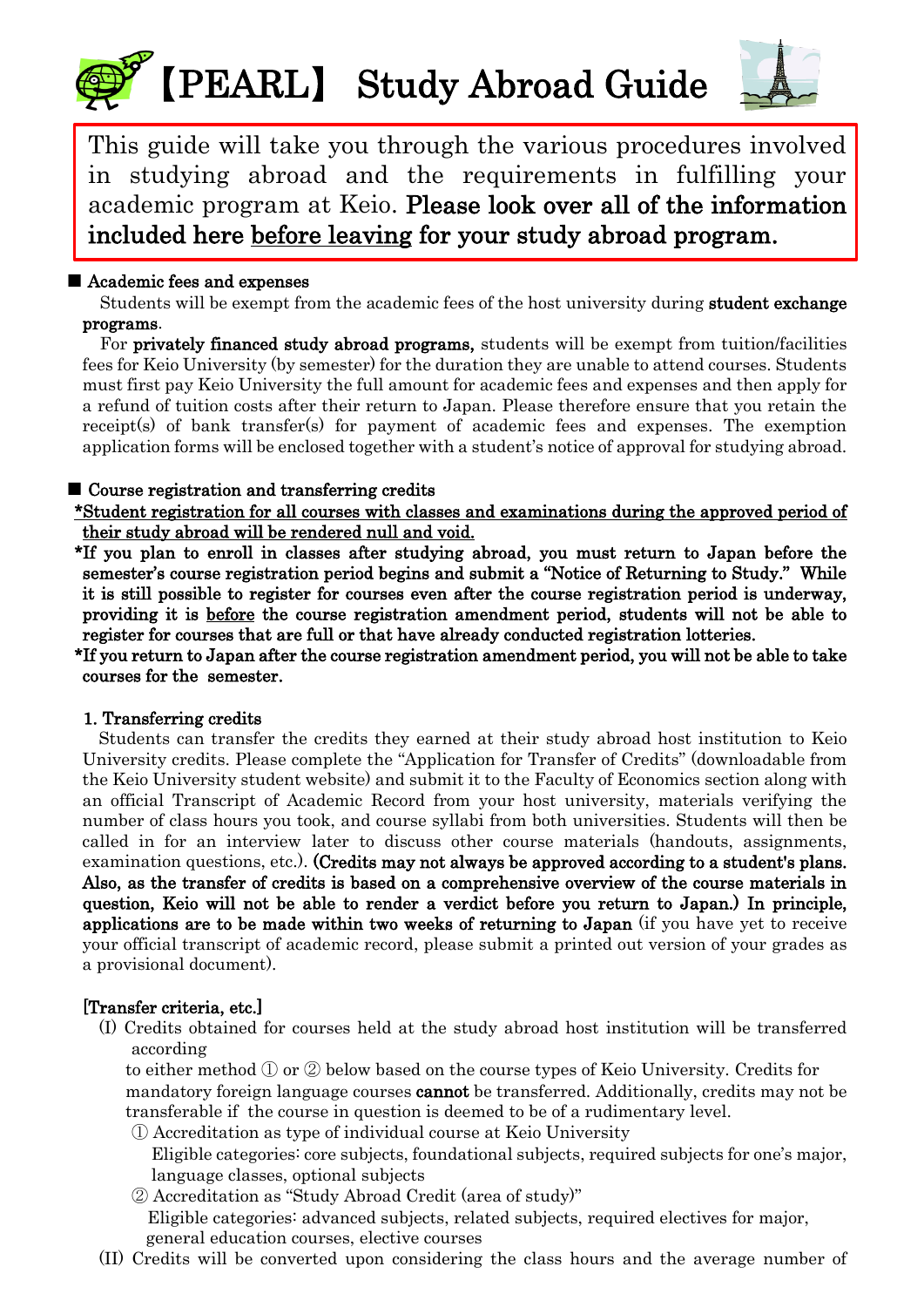courses to be taken at the host university per semester. 2 credits equate to roughly 1,350 minutes or more of academic work (sum of class hours and time spent for self-study).

\*1 ECTS credit from a European university is equivalent to 2/3 of a Keio University credit  $(e.g., 6 ECTS = 4 Keio credits; 4 ECTS = 2 Keio credits). Either 3 credits earned in a semester$ system (one course) or 4 credits earned in a quarter system (one course) at an American university can be transferred as 4 Keio University credits.

\*Language/Practical skill courses will receive half of the accreditation of the above amounts.

- (III) Accredited courses will be awarded a grade of "G (accredited)" regardless of the grades attained.
- (IV) In principle, when studying abroad for one semester, the transferred credits will be accredited for that same semester. If students study abroad for two semesters, the transferred credits will be accredited to the spring semester of the academic year the student returns to Japan.
- (V) The maximum number of credits eligible for transfer from one academic year of study abroad is 48 credits, or 24 per semester.
- (VI) Overall, no more than 60 credits can be transferred from courses at other universities (including Tokyo Institute of Technology courses). Furthermore, although the credits earned during study abroad programs are included in the credit requirement for advancement to the next year level when transferred, they do not count toward the annual maximum credit enrollment at Keio University.

#### 2. Period of Enrollment and Retroactive Advancement to the Next Year Level

For advancement to the next year level, in addition to students fulfilling credit requirements, they must be enrolled as a Keio University student for two semesters every academic year and be enrolled as a Keio Student at the end of the academic year. If you wish to include your time abroad to the enrollment period at Keio University, you must fill out the "Application for Study Abroad Credit Transfer and/or Inclusion of Study Abroad Period in Keio University Enrollment Period" and submit it to the Faculty of Economics section.

(I) If you left to study abroad and returned within the same academic year, providing your time abroad

is counted towards the total period enrolled at Keio, you will advance to the next year level at the end of the regular academic year. If students do not apply to have their time abroad count towards their enrollment, they will be forced to repeat their academic year despite credits earned abroad because they do not satisfy Keio's two-semester enrollment requirement.

- (II) If you are forced to repeat your program's academic year because you were abroad at the end of Keio's academic year, you may be eligible to apply for "Retroactive Advancement to the Next Year Level" after returning to Japan if you fulfill the following conditions (this would retroactively allow you to advance to the next year as of April 1 on your transcript):
	- (i) Your time abroad can be included towards your Keio enrollment (approved together with credit transfers)
	- (ii) Using the recorded credits and enrollment period before studying abroad and the transferred credits/enrollment period, you fulfill all regular program requirements for advancing to the next year.

\*If you traveled abroad after fall semester final examinations, you must fulfill the credit requirements exclusively from those earned earlier in that academic year (before the fall final examinations).

Official approval is granted by faculty meeting (faculty board) based on the student's application. Be advised that the final opportunity for receiving the approval from the faculty board is in early March. Furthermore, no more than total of 1 year abroad can be included towards a student's Keio enrollment requirements.

#### 3. Continued enrollment in spring/fall paired courses

 If you study abroad between Keio University's fall semester and the next academic year's spring semester, you can take the first half of a paired course in the spring semester before you leave and complete the second half after you return in the fall semester. The application criteria are as follows:

 (I) Before departure, the student must inform the faculty member in charge of the paired course that they intend to complete the course after returning to Japan.

(II) The same faculty member must be offering the same paired course when the student returns